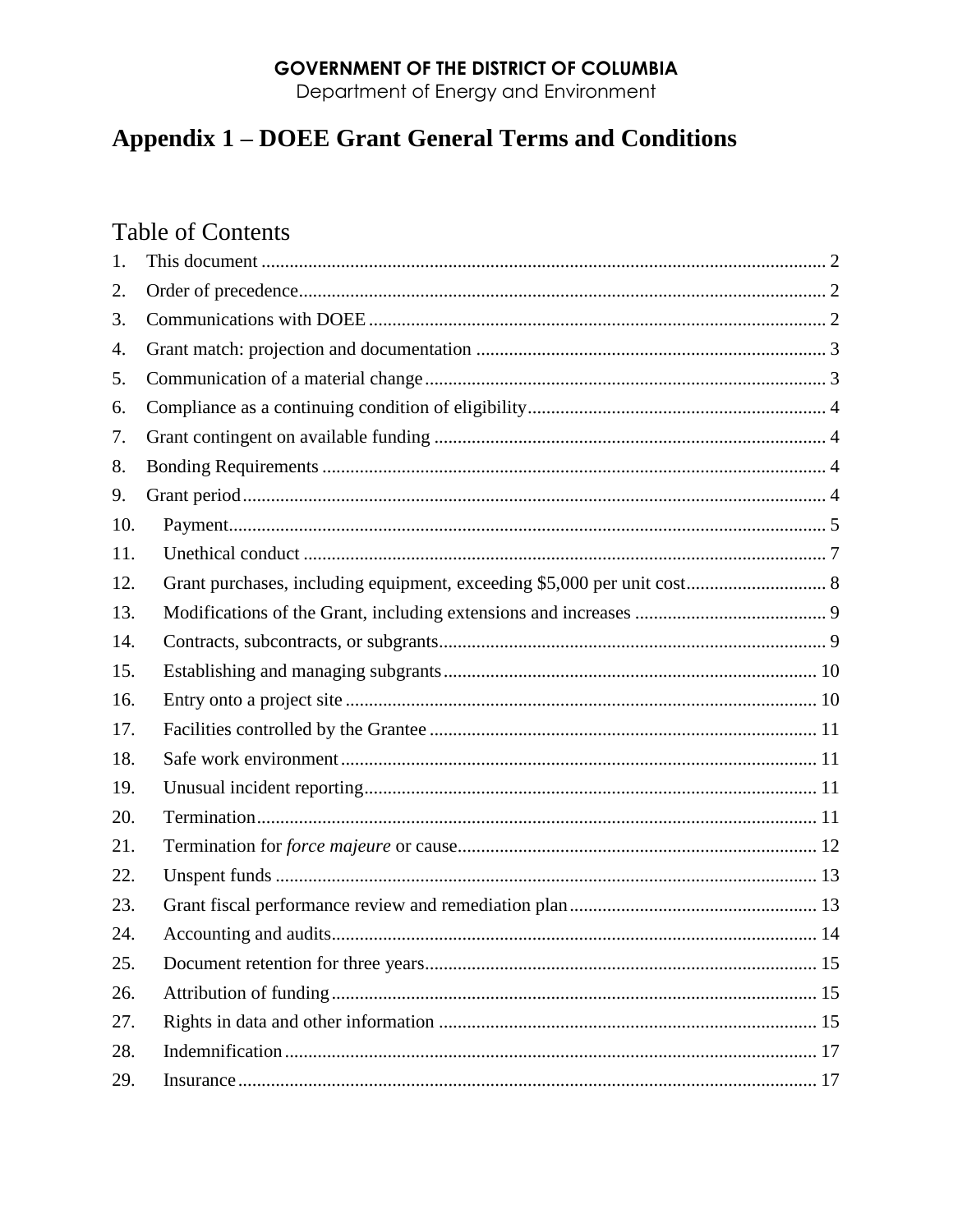# <span id="page-1-0"></span>**1. This document**

Each eligible legal person or entity applying for the grant (Applicant) advertised in the Request for Applications (RFA), the successful Applicant (Grantee), and a subrecipient of funds proceeding from the grant provided pursuant to the RFA (Grant), is subject to and must comply with the following:

- a. The applicable general terms and conditions outlined in this Appendix 1 DOEE Grant General Terms and Conditions (GT&C);
- b. The promises, certifications, assertions, and assurances made as part of the application in Appendix 2 – DOEE Grant Promises, Certifications, Assertions and Assurances (PCA); and
- c. The terms, conditions, or restrictions in the Grant award documents, as amended.

The Grantee must review the Grant award documents for additional administrative and programmatic requirements. A condition stated in this GT&C is a continuing condition, unless explicitly stated otherwise or DOEE advises in writing that it is not continuing.

# <span id="page-1-1"></span>**2. Order of precedence**

In the event of inconsistency among provisions of the documents governing the Grant, the inconsistency shall be resolved by giving precedence to the following documents, including their attachments and appendices, in the following order:

- a. The most recent DOEE-approved written amendment to the Grant Award Notice (GAN);
- b. The GAN;
- c. An approved work plan, if any;
- d. The RFA; and
- e. The Grantee's submitted application.

# <span id="page-1-2"></span>**3. Communications with DOEE**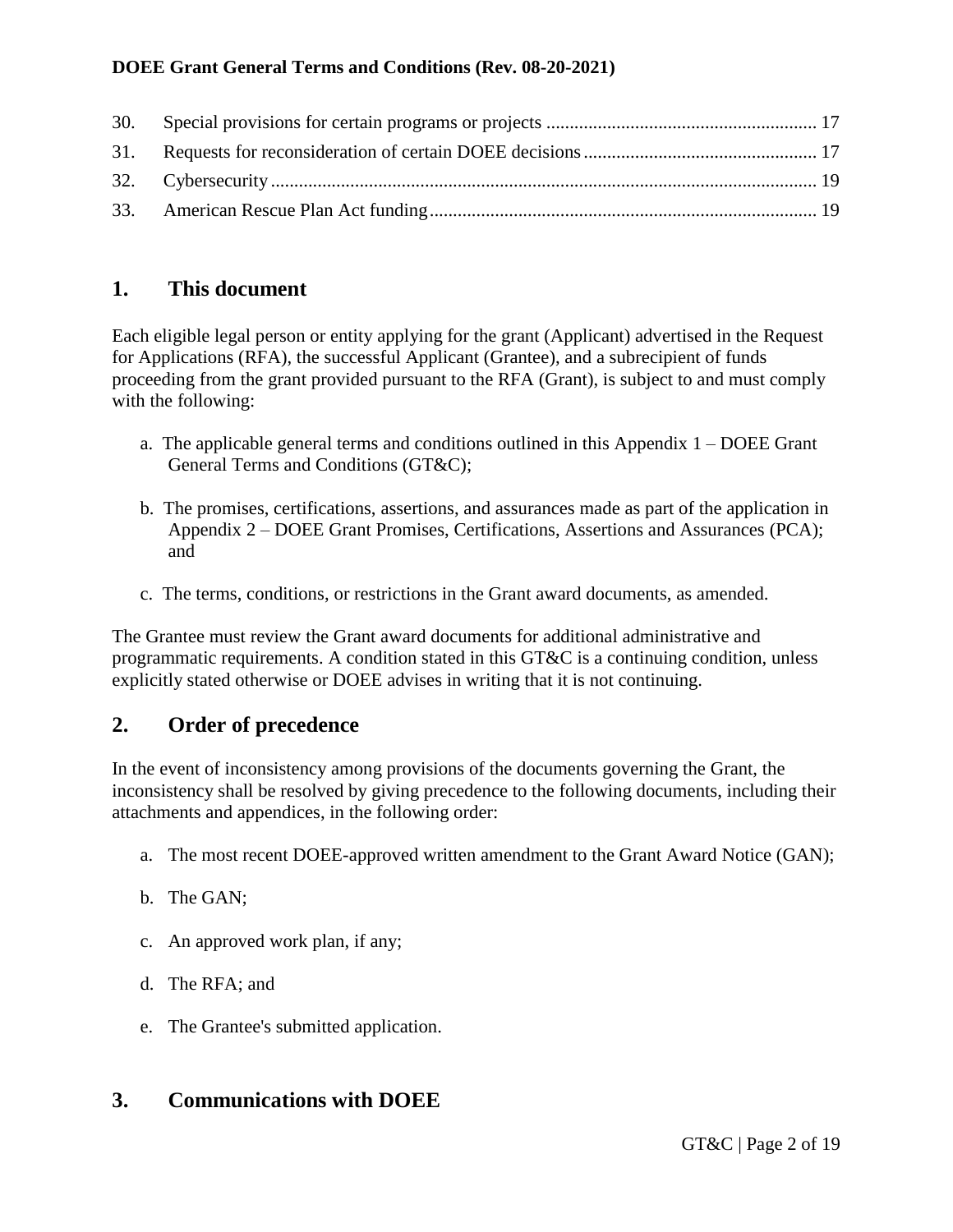- a. Communications shall be directed to DOEE offices, or DOEE staff, as the RFA or GAN states.
- b. Reports and other submissions shall be directed to DOEE, as indicated.
- c. If reports are electronically filed, the required signatures shall be reliably and clearly reproduced.
- d. The Grantee shall maintain electronic mail (e-mail) capabilities for communication with DOEE.
- e. A notice shall be deemed timely delivered to DOEE when written confirmation of receipt is provided by DOEE.

## <span id="page-2-0"></span>**4. Grant match: projection and documentation**

When documentation of a grant match is required:

- a. In support of an application, the Applicant must provide a basic budget that shows unit rates and quantities, as with hours worked, square feet used, or miles driven; and
- b. In support of an award, the Grantee must provide the following, which must be acceptable to DOEE, unless DOEE revises or waives the requirement in writing:
	- (1) Documentation for salary and for items purchased, in the same form as required in Section 10 (Payment) of the GT&C.
	- (2) Documentation of a proposed in-kind match, including detail for volunteers. Volunteer hours provided to the Grantee by individuals will be valued at rates consistent with those ordinarily paid for similar work in the Grantee organization. If the Grantee does not have employees performing similar work, the rates will be consistent with those ordinarily paid by other employers for similar work in the same labor market. Donated space, as for a meeting or event, may be valued according to a written statement from a property's owner or manager. Donated vehicle use may be valued as provided for reimbursement of travel (and will be subject to the RFA's insurance requirements).

## <span id="page-2-1"></span>**5. Communication of a material change**

The Applicant and, if awarded the Grant, the Grantee, shall advise DOEE immediately orally, and thereafter immediately in writing, if:

a. A material condition of the Application or performance of the Grant has changed; or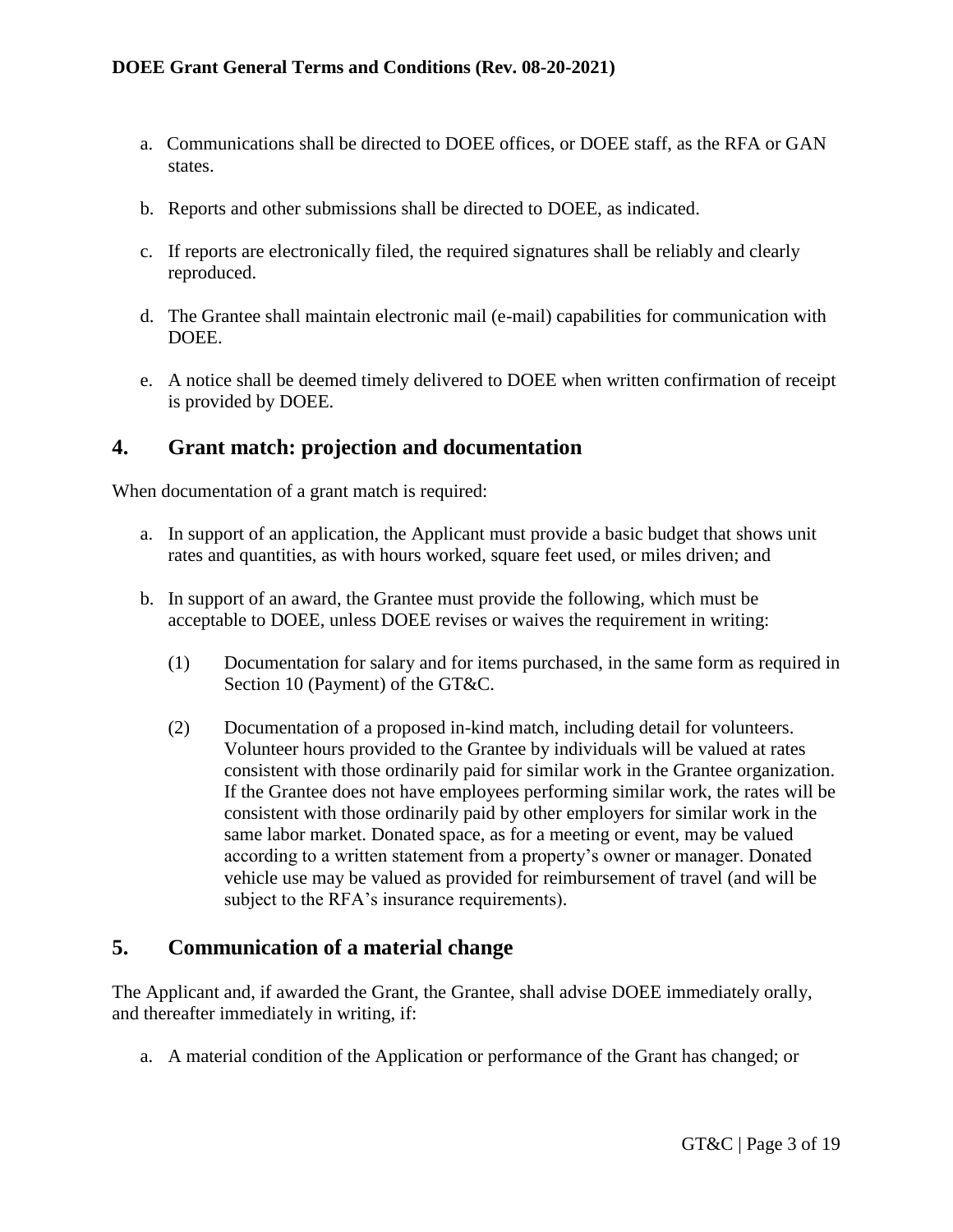b. The Grantee's insurance coverage has been reduced, or the Grantee has been notified of a cancellation in whole or in part of its insurance.

DOEE shall determine materiality, in its sole discretion. A material condition includes: the loss of a staff member proposed as a principal; the lack of funds to pay bills incurred for the Grant's activities; the expenditure of granted funds for non-granted activities, materials, or supplies; or a change in the Applicant's governance

# <span id="page-3-0"></span>**6. Compliance as a continuing condition of eligibility**

The Applicant must continue to comply with the RFA and Grant terms during the period of consideration of its Application, and if awarded a Grant, during the Grant period. If there is a failure to comply, DOEE may suspend, terminate, withdraw, or recover funds, or take other corrective action.

## <span id="page-3-1"></span>**7. Grant contingent on available funding**

The Grant and DOEE's distribution of funds pursuant to the Grant are subject to the availability of funding from the sources identified in the RFA for the particular grant opportunity or project. DOEE's ability to provide funds is, and shall remain subject to, the provisions of:

- a. The Federal Anti-Deficiency Act, 31 U.S.C. §§ 1341, 1342, 1349, 1351;
- b. The District Anti-Deficiency Act, D.C. Official Code § 47- 355.01- 355.08; and
- c. Amendments to these statutes.

# <span id="page-3-2"></span>**8. Bonding Requirements**

A bond is not required of the Grantee unless DOEE states the requirement in writing.

If DOEE does require a bond, the Grantee, before accepting the Grant, must secure the bond in an amount not less than the total amount of the funds awarded, against losses of money and losses of other property:

- a. Caused by fraudulent or dishonest act, and
- b. Committed by an employee, board member, officer, partner, shareholder, trainee, or volunteer.

# <span id="page-3-3"></span>**9. Grant period**

The period of this Grant shall begin on the date of the Director's signature on a GAN, which is the "begin date." The Grantee's rights to funds will be contingent upon DOEE's completion of its internal financial controls, evidenced by delivery to the Grantee of the GAN. On and after the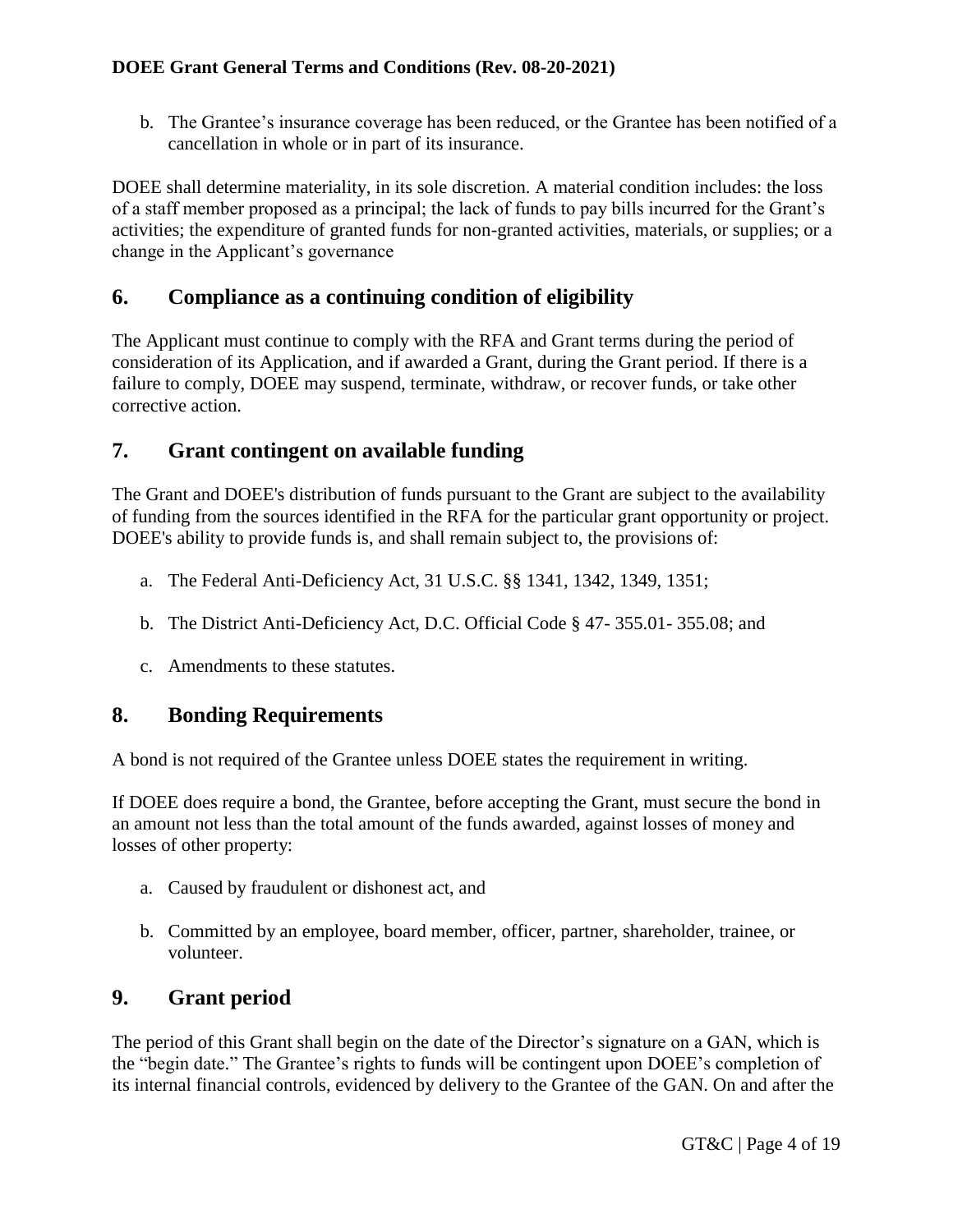begin date, the RFA, the documents it incorporates, and the documents specified in Section 1 of this Appendix 1 apply to the Applicant as "Grantee."

The period of the Grant shall end on the date stated in the GAN, as amended in writing, as the "end date".

#### **10. Payment**

- <span id="page-4-0"></span>a. The Grantee will be reimbursed for work performed and expenses incurred.
- b. DOEE will not reimburse the Grantee for Grant-related expenditures made before the begin date.
- c. Timely submission of an invoice is a precondition to timely payment.
	- (1) Ordinarily DOEE pays proper invoices within 30 days.
	- (a) The Grantee should submit invoices for Grant-related reimbursement during the Grant period.
	- (2) The Grantee should not submit invoices after September 30 for goods and services incurred in a preceding fiscal year.
	- (3) The Grantee must use the DC Vendor Portal at www.vendorportal.dc.gov to submit invoices. To register for use of the portal, the Grantee must have a business license issued by the District Department of Consumer and Regulatory affairs.
	- (4) Prior to acceptance of the Grant, the Grantee must timely inform the DOEE point of contact of objections or limitations with the use of the Portal.
- d. The Grantee's submittal for payment must include a signed invoice, on organization letterhead, with federal tax identification number and supporting documentation. The submittal to DOEE must also include:
	- (1) For employee labor: For the relevant period, submit proof of the paid labor. Proof could include a payroll report, with information drawn from an official book or record, like a payroll register, official time sheet or timecard/s. The Grantee should seek DOEE's pre-approval of the form of proof of employee labor.
	- (2) For a contractor expenditure: Support each expenditure with the contractor's invoice. In turn, each contractor invoice must rest on information drawn from an official book or record.
	- (3) For another expenditure: Support each expenditure with an invoice or receipt.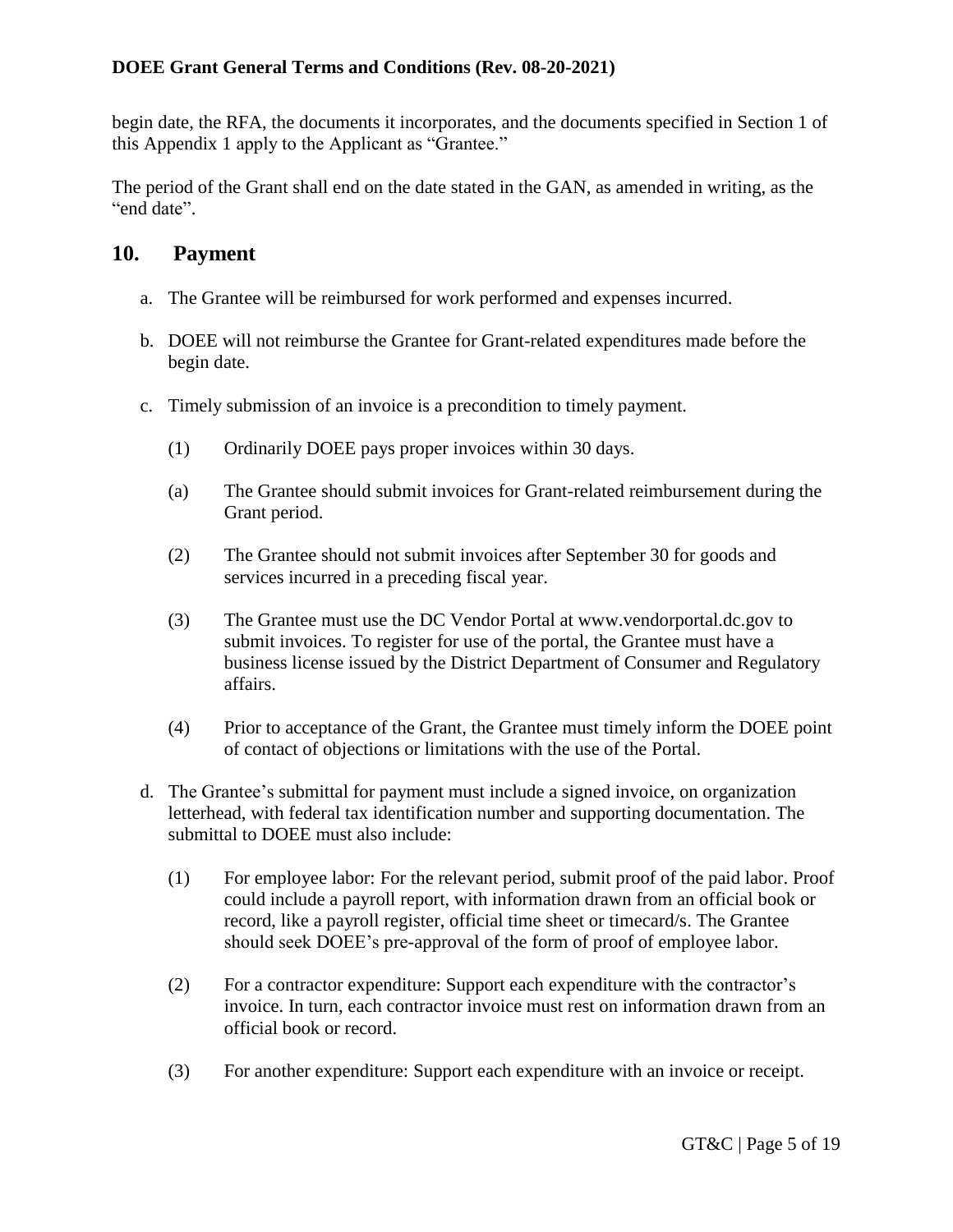- e. The Grantee must keep backup documentation to show:
	- (1) For Grantee:
		- (a) For labor: the official books and records information showing employee name, title, hours worked that are charged to the Grant, and pay rate for the period (typically a payroll register, official time sheet, or timecard/s);
		- (b) For non-labor: an invoice and receipt that identifies or describes the invoiced item, showing quantity, rate or price, and for a procured item, including a contractor and subgrantee invoice, proof of payment.
	- (2) For Grantee's contractor or subgrantee:
		- (a) For labor: the official books and records information showing employee name, title, hours worked that are charged to the Grant, and pay rate for the period (typically a payroll register, official time sheet, or timecard/s); and
		- (b) For a non-labor item: an invoice or receipt that identifies or describes the invoiced item, showing quantity, rate or price, and for a procured item, proof of payment.
- f. In some circumstances, DOEE as a precondition to payment, may require documents supporting an accounting entry. Such information may include:
	- (1) General ledger screen shot or excerpt showing paid bills or expenditures;
	- (2) Copy of a canceled check or a bank statement of an electronic transfer;
	- (3) Statement from contractor, subcontractor, or vendor that the bill has been paid; or
	- (4) Report of on-site inspection or audit.
- g. In limited circumstances, and at DOEE's sole discretion according to its policy, DOEE may provide a portion of Grant funds for the Grantee's start-up costs as an advance. See RFA Parts 1.8, and 6.2. The following specifics control over general terms in the cited provisions:
	- (1) The Grantee must have requested such funding in its Application.
	- (2) Advance payments shall not exceed the lesser of 25% of the grant award or \$100,000. An exceptional case that may justify a greater amount, such as for the purchase of equipment, requires the written approval of DOEE's Director.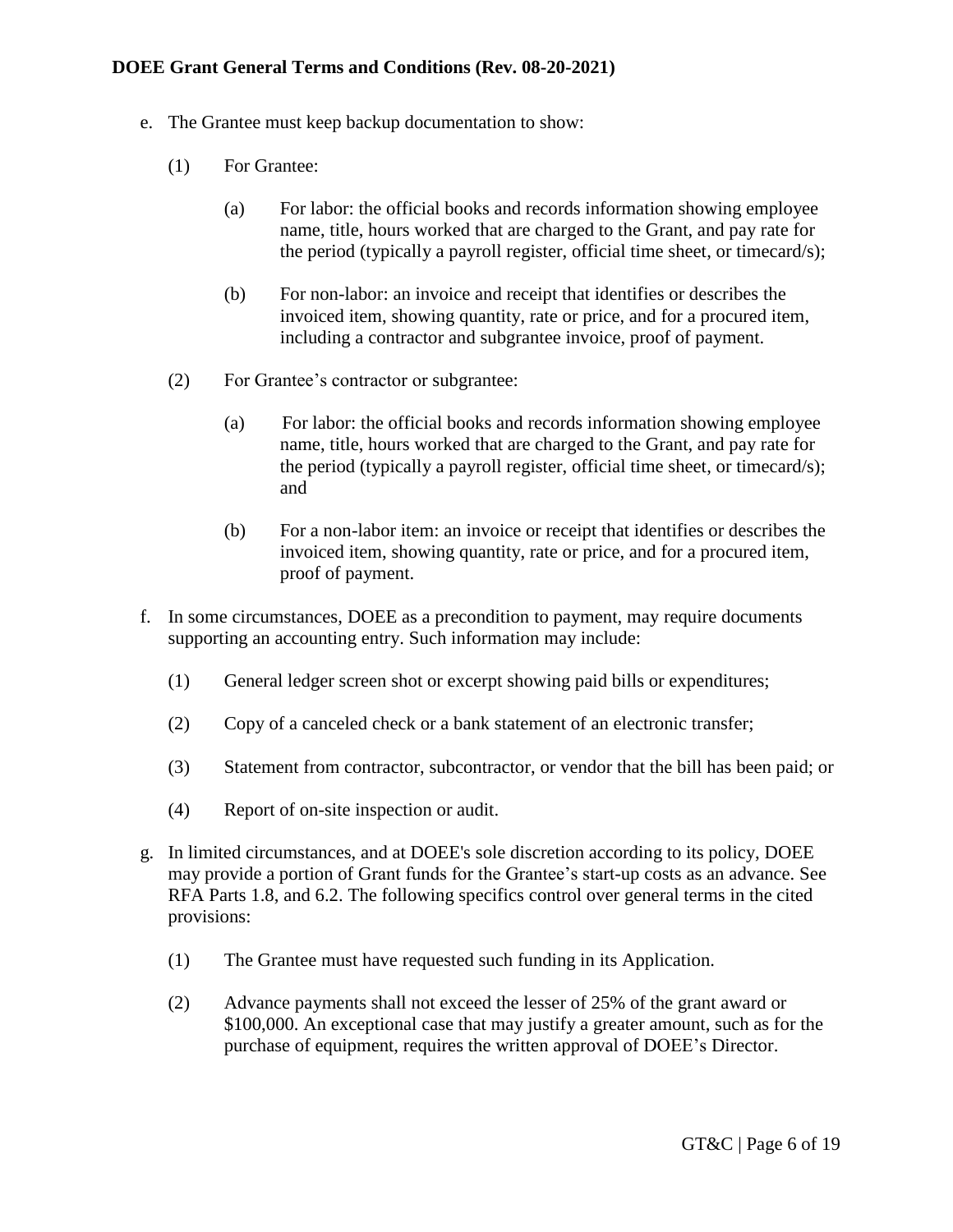- (3) The advance funds must be spent by the Grantee within the DC Government fiscal year during which the advance is made. The Grantee must submit to DOEE documentation showing evidence of the expenditures using the advance.
- h. Until all grant-funded activities have been completed DOEE may, in its sole discretion, withhold from the total to be paid the greater of either  $(1)$  an amount equal to the total of advanced funds or (2) an amount up to 10% of the Grant. Such activities include the Grantee's submission of the final report.
- i. The sum of all monies paid to the Grantee pursuant to the Grant shall not exceed the total amount stated for the Grant.
- j. Notwithstanding the above, DOEE may withhold payment if DOEE determines that the Grantee has failed to comply with a material term of the Grant. DOEE may, in its sole discretion, determine materiality.

# <span id="page-6-0"></span>**11. Unethical conduct**

- a. The Applicant/Grantee shall avoid unethical conduct with respect to securing and administering granted funds, with ethical conduct to be measured generally against the provisions of the District Ethics Manual (most recent edition as of the time the Grant is awarded), found at [https://bega.dc.gov,](https://bega.dc.gov/) under the heading for documents.
- b. In particular, the Grantee shall avoid:
	- (1) Apparent and actual conflicts of interest;
	- (2) Contributing to a violation of the District's restrictions on gifts to District personnel; and
	- (3) Contributing to a violation of the two-year ban on District personnel taking certain actions regarding a "particular matter" described in the District Ethics Manual.
- c. No Applicant/Grantee shall employ or retain a person or selling agency to solicit or secure the Grant, a payment under it, or an amendment, upon an agreement or understanding for a commission, percentage, brokerage, or contingent fee. Exception: An Applicant or Grantee may condition its compensation for a bona fide employee on grant-related job performance and may retain an attorney for compensation permitted by the District's Rules of Professional Conduct.
- d. Except as may be allowed under the District Ethics Manual for items that are unsolicited and of nominal value, with respect to grant funds, the Grantee and Grantee's employees, officers, or agents shall not solicit or accept a gift, gratuity, favor, or anything of monetary value, from: a contractor, subcontractor, vendor, subgrantee, party to a related agreement, or a beneficiary of the Grant.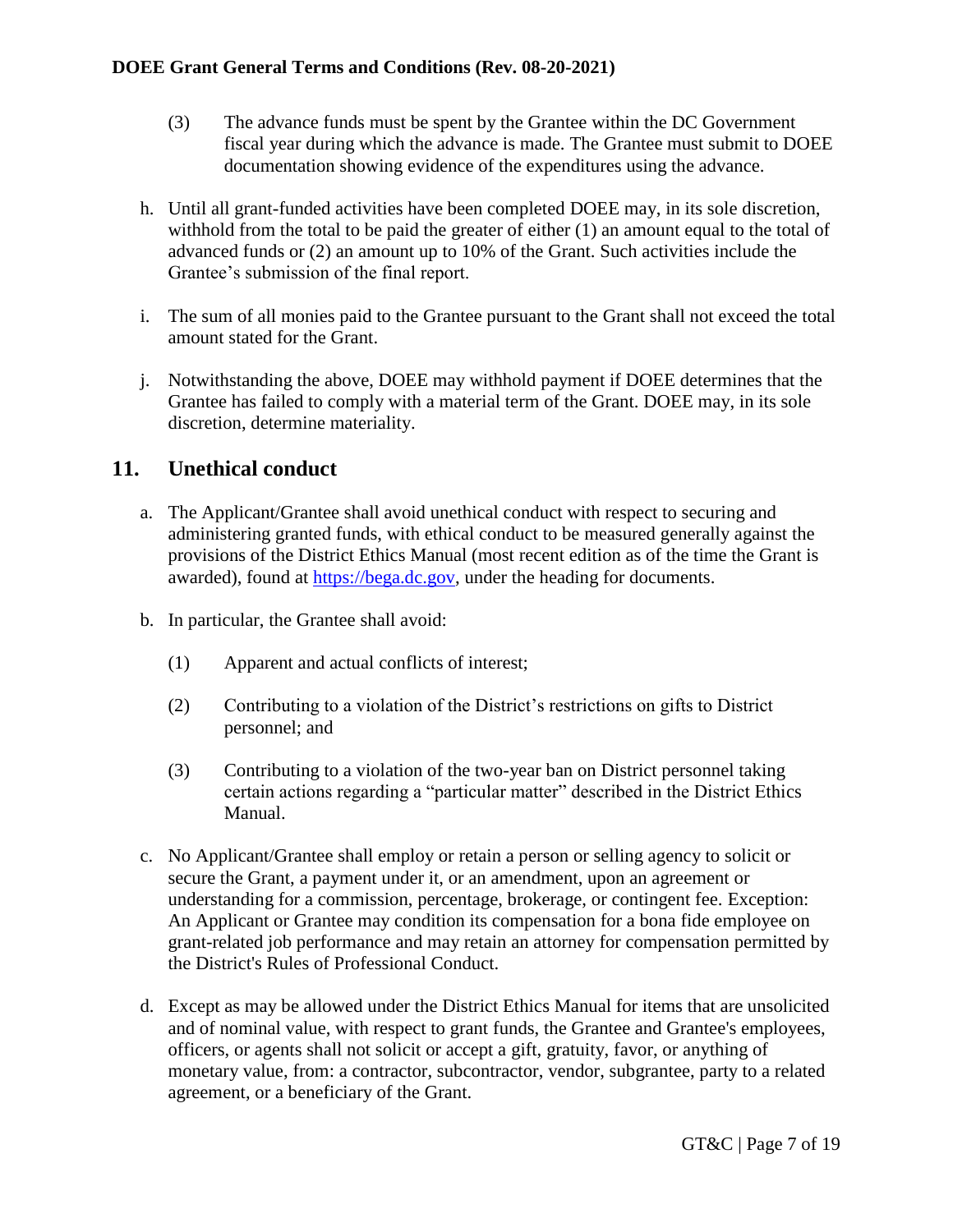e. If the Grantee is a natural person, he or she shall not participate in the selection, award, or administration of funds from the Grant if that would create a real or apparent conflict of interest. This prohibition also applies to a Grantee's employee, officer, or agent. An example of a conflict would be when the Grantee decides to employ, or buy from, a person or entity in which he or she, or a member of his or her immediate family, including a domestic partner, has an employment or financial interest.

# <span id="page-7-0"></span>**12. Grant purchases, including equipment, exceeding \$5,000 per unit cost**

- a. The Grantee shall not purchase with grant funds equipment or supplies exceeding \$5,000 per unit cost ("Big Grant Purchase") without DOEE's written agreement.
- b. For each Big Grant Purchase, the Grantee shall give advance written notice to DOEE to allow DOEE to approve or disallow the purchase.
- c. Identification of a Big Grant Purchase in a DOEE-approved application constitutes approval of the Big Grant Purchase. If a Big Grant Purchase is not identified in a DOEEapproved application, advance notice shall be given four (4) weeks in advance of the commitment to purchase. DOEE may waive this time period in writing, for good cause.
- d. For all Big Grant Purchases, the Grantee shall maintain an inventory record ("Big Grant Purchase Inventory") showing:
	- (1) Purchase price;
	- (2) Grant number;
	- (3) Name of item;
	- (4) Manufacturer's name;
	- (5) Serial number (if applicable);
	- (6) Acquisition history (purchase order, invoice, packing slip);
	- (7) Guarantee or warranty lapse date;
	- (8) Storage location;
	- (9) Unit price; and
	- (10) Additional costs, if any, for transportation, installation, and taxes, each as a separate item.
- e. The Big Grant Purchase Inventory shall be updated annually, or at the Grant end date, whichever occurs first.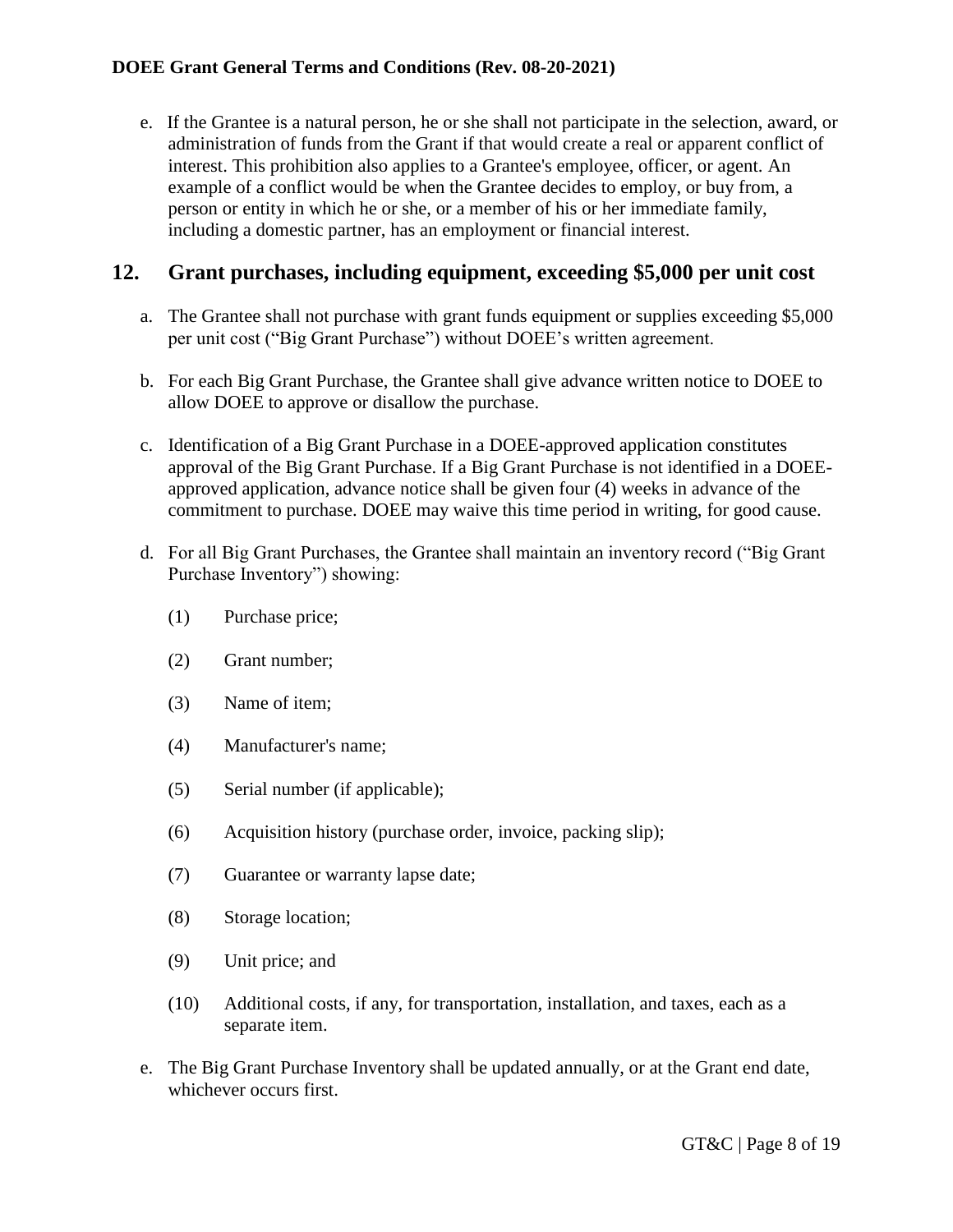- f. DOEE may inspect and reclaim all or part of the inventoried equipment within 12 weeks of the Grant end date.
- g. Warranties for Big Grant Purchases are governed by the provisions for purchases of materials and labor with an aggregate value of over \$5,000 as set forth in the "Contracts, subcontracts, or subgrants" section of this document.

#### <span id="page-8-0"></span>**13. Modifications of the Grant, including extensions and increases**

The terms and conditions of the Grant may be modified only upon DOEE's prior written approval. The modification shall take the form of an amendment to the GAN.

- a. Through an amendment, DOEE may increase or reduce the Grant amount, change scope, and/or extend or reduce the Grant period.
- b. If DOEE notifies the Grantee that a funding increase or an extension of the Grant period is available, the Grantee must apply for the increase or extension in writing according to the terms of the DOEE notification. Typically, DOEE requires an application to extend a grant period eight (8) weeks in advance of the grant's then-current end date. The application must justify the amendment, and include a description of proposed changes to scope, performance schedule, description of proposed outcomes, and budget.

#### <span id="page-8-1"></span>**14. Contracts, subcontracts, or subgrants**

- a. Nothing in the GAN shall be construed to create a contractual relationship between DOEE and any of the following: Grantee; Grantee's contractor, subcontractor, subgrantee, or vendor.
- b. Any Grant-related work and/or activity that is contracted, subcontracted, or subgranted is subject to applicable District law and DOEE's review and approval. The Grantee shall give DOEE advance notice of contracts, subcontracts, and subgrants with enough time to allow DOEE to determine whether its approval is needed, and, if so, whether approval must come before the Grantee's execution of the contract, subcontract, or subgrant.
- c. The Grantee's contract, subcontract, or subgrant shall specify that the contractor, subcontractor, or subgrantee, and its contractors, subcontractors, or subgrantees, shall be subject to the conditions and prohibitions of the GAN.
- d. Warranties for labor and materials shall be obtained for purchases of materials and labor having an aggregate value of over \$5,000. These warranties shall be for at least two (2) years. DOEE may waive this requirement in writing for demonstration or research grants.
- e. If the Grantee, its contractors, subcontractors, or subgrantees disturb work guaranteed under another District contract or grant, the Grantee shall be responsible to restore the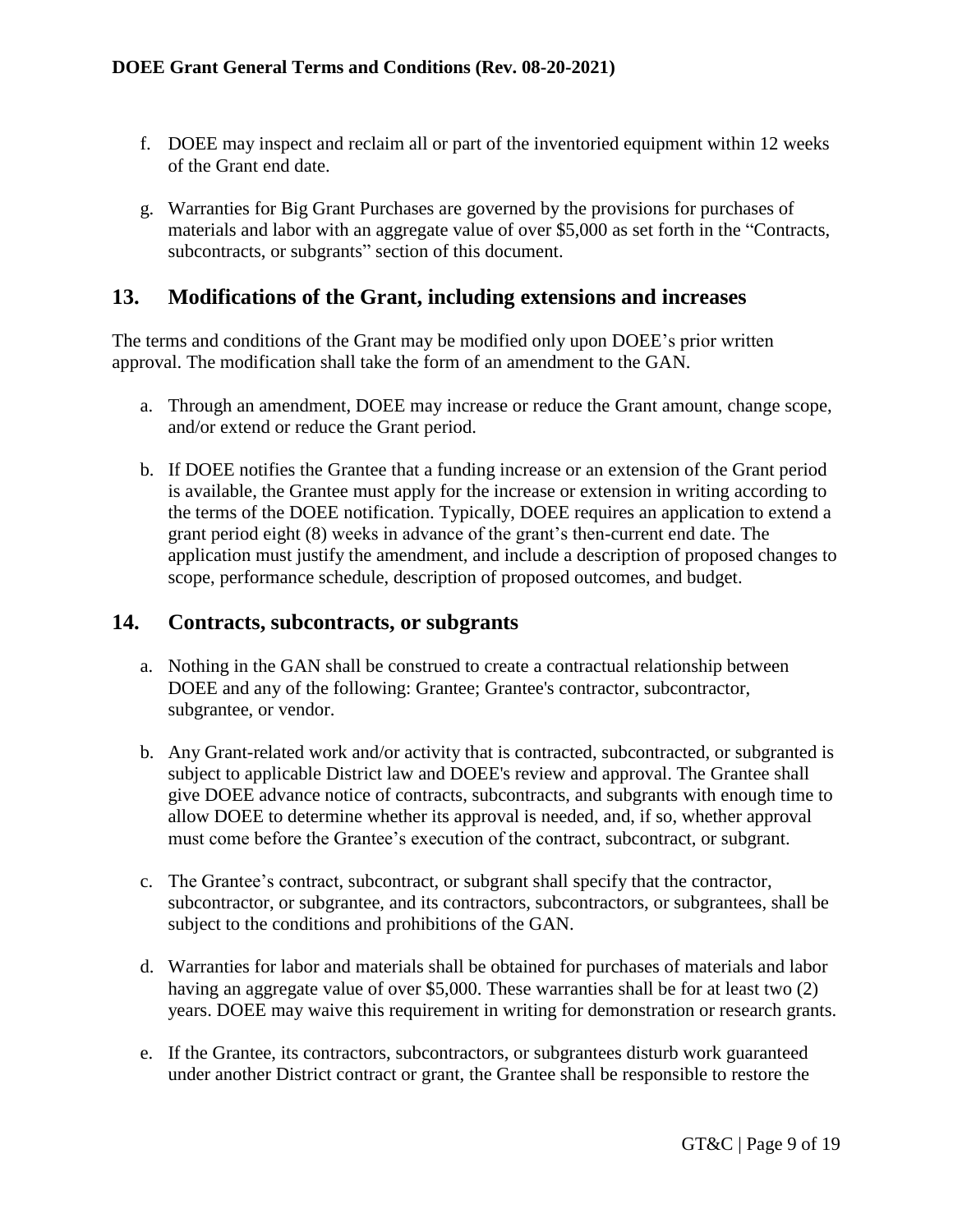disturbed work to a condition comparable to its original condition and warranty such restored work, or alternatively to pay the District for the damage.

f. No Grantee shall use grant funds to procure services or materials from a vendor, contractor, or subcontractor that is suspended or debarred by the District or the federal government.

# <span id="page-9-0"></span>**15. Establishing and managing subgrants**

If the Grant authorizes or provides for a subgrants, the Grantee, as a pass-through entity, must:

- a. Be responsible for selecting each subgrantee and, as appropriate, conducting a competition for each subgrant.
- b. Ensure that all subgrant documents, including agreements, are in writing and address all elements of the subgrant documents identified in the RFA and GAN, and in their appendices and attachments.
- c. Ensure that each subgrantee is aware that it is subject to all applicable terms, conditions, and requirements of the RFA, GAN, and their appendices and attachments.
- d. Establish and follow a system for monitoring subgrantee performance that includes elements required by the RFA, GAN, and appendices and report the results of the monitoring in required performance reports.
- e. Establish and maintain an accounting system that ensures compliance with the maximum funding limitation established in the GAN and with the requirements for payment of costs under the Grant. This includes establishment of written procedures for determining that subaward costs are allowable under the GAN, and may provide for determinations on a pre-award basis, through ongoing monitoring of costs that subgrantees incur, or a combination of both approaches, provided the Grantee documents its determinations.
- f. The Grantee shall extend the Grant's DOEE-approved indirect cost rate to payments made to a nonprofit subgrantee or to a nonprofit contractor. Except that the following are excluded from this paragraph's requirement of this compensation structure: a foundation, hospital, college, and university.

## <span id="page-9-1"></span>**16. Entry onto a project site**

The Grantee must provide the District with access to the project site(s) and to books and records for the funded project. The Grantee also must secure from the relevant property owner permission in writing for DOEE or its designee to access a project site/s at reasonable times to inspect the work performed by the Grantee, its contractor, subcontractor, subgrantee, or vendor. The Grantee must obtain the written consent in advance of performing the work.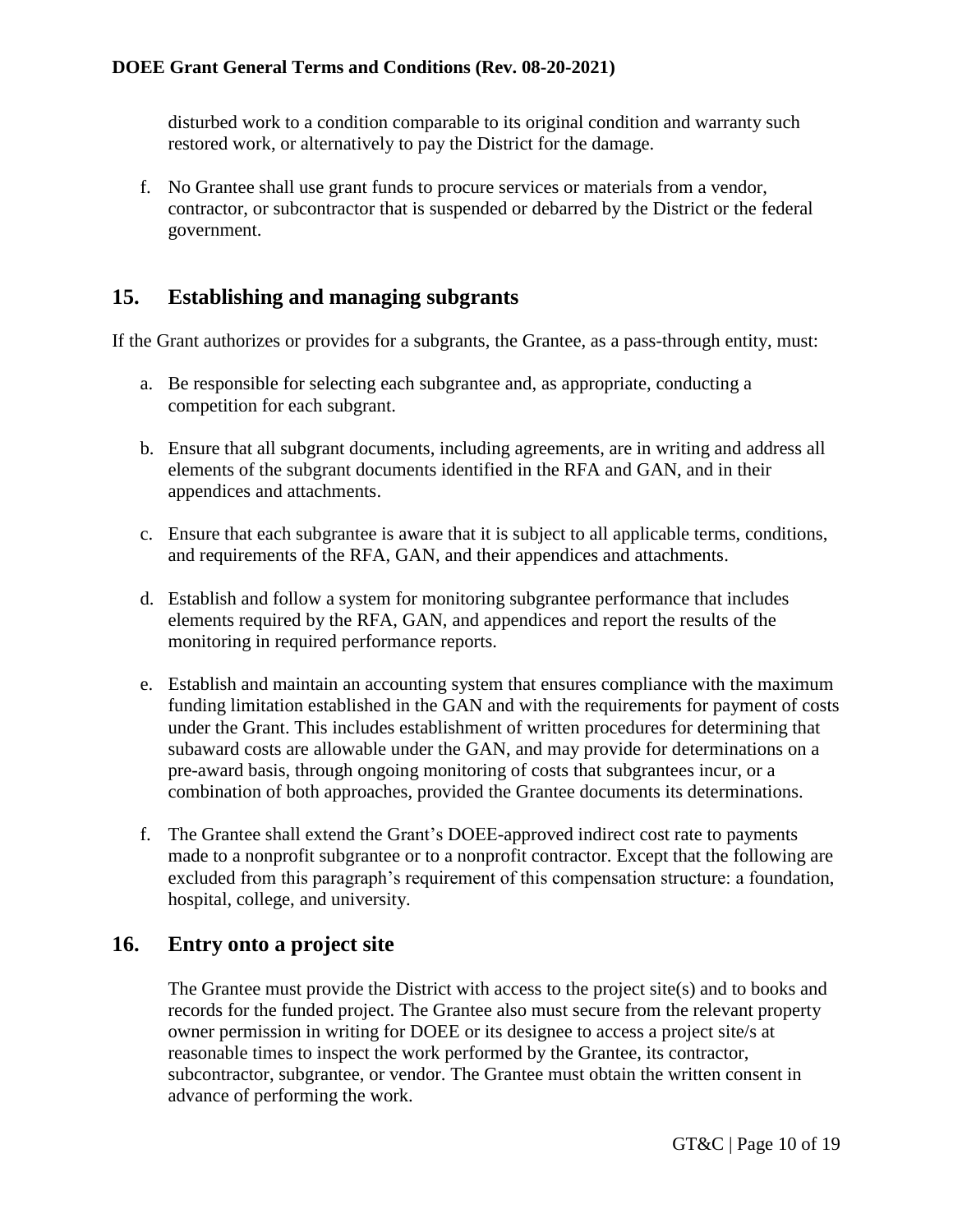# **17. Facilities controlled by the Grantee**

- <span id="page-10-0"></span>a. If a facility controlled by the Grantee is used during the performance of projects under the Grant, the facility shall meet all applicable federal, state, and local regulations for the intended use. Such a facility includes an office, training room, storage yard, or staging area.
- b. With respect to such a facility, the Grantee shall identify an emergency site facility to finish the activities of the Grant if the primary facility becomes unavailable for use due to a catastrophic event.
- c. Each facility controlled by the Grantee that is used for activities under the Grant shall be accessible to mobility-limited persons consistent with the Rehabilitation Act of 1973, as amended, 29 U.S.C. § 701 *et seq*., and the Americans with Disabilities Act, 42 U.S.C. § 12101 *et seq*. This means that if a facility is not required to be modified under either Act, the Grantee need not modify it, but DOEE will require the Grantee to explain how it will seek to accommodate mobility-limited persons.

# <span id="page-10-1"></span>**18. Safe work environment**

The Grantee, and its contractors, subcontractors, or subgrantees, shall provide a safe work environment for work on DOEE-funded projects. The Grantee shall provide a procedure for reporting unsafe working conditions and addressing reports made. If the Grantee, contractor, subcontractor, or subgrantee receives an allegation of an unsafe working condition or practice or has a safety incident, the pertinent party shall investigate the reported unsafe condition or practice and take appropriate action to address the situation in a timely manner. The incident and response shall be described in the Grantee's next grant report.

# <span id="page-10-2"></span>**19. Unusual incident reporting**

The Grantee shall report each unusual incident involving or affecting performance of the Grant to the Grant Administrator within twenty-four (24) hours of the incident or of the Grantee's learning of the incident. The initial report may be oral or in writing (typically by e-mail). The Grantee shall, within five (5) days of the incident, communicate in writing to the Grant Administrator a full description of the incident and any response(s) taken or to be taken in response to the incident.

An unusual incident is an event or occurrence significantly different from routine or established procedure that affects or may affect performance of the Grant. Examples: serious injury, traffic accident, theft, or firing or resignation of a principal staff member or contractor identified in the Application.

## <span id="page-10-3"></span>**20. Termination**

The Grant, and the offer of the Grant, shall be subject to DOEE's termination: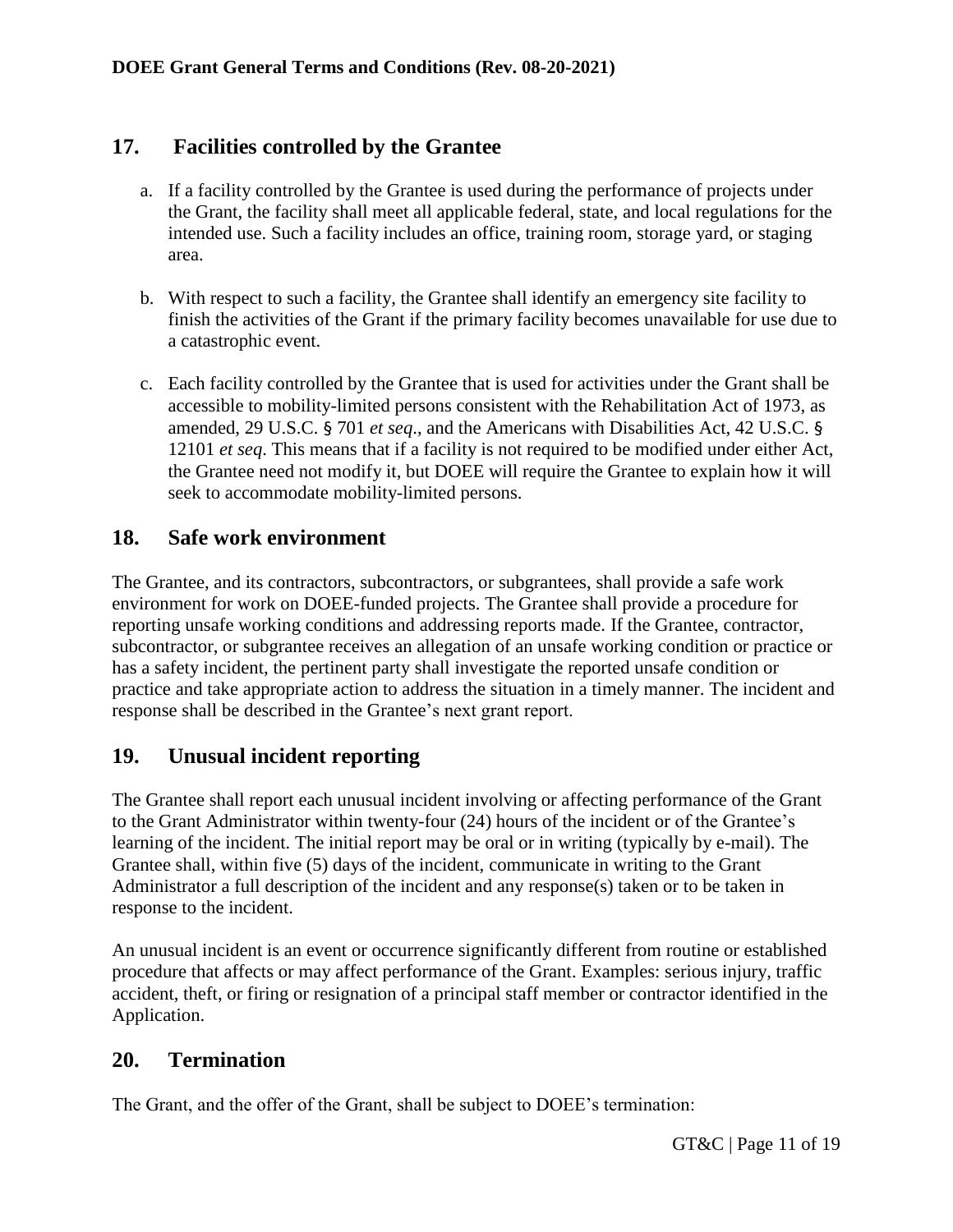- a. At any time, in whole or in part, for the convenience of the Government should DOEE determine that such termination is in the best interest of the public or the Government;
- b. Immediately for:
	- (1) Lack of funding;
	- (2) Failure of the Grantee to follow District or applicable federal law, including statutes, rules and regulations;
	- (3) Failure of the Grantee to carry out DOEE's ordered grant remediation plan;
	- (4) An ethics violation involving the Grant, pursuant to the ethical standards in the most recent version of the District Ethics Manual, published by the District's Board of Ethics and Government Accountability (bega.dc.gov), as of the date that the GAN was sent;
	- (5) Cessation of insurance coverage without replacement of similar coverage; or
	- (6) Fraud, waste, or abuse.
- c. After the Grantee has acknowledged or otherwise signified receipt of the Grant, fourteen (14) calendar days after the Grantee receives from DOEE written notice of termination due to:
	- (1) *Force majeure*, as defined and described below; or
	- (2) Cause, as defined and described below.

#### <span id="page-11-0"></span>**21. Termination for** *force majeure* **or cause**

- a. For *force majeure* DOEE may terminate the grant and the Grantee may seek certain reimbursement, as described in this section.
- b. For cause DOEE may terminate the grant, but the Grantee may not receive the reimbursement allowed for termination on the basis of *force majeure*.
- c. Cause and *force majeure* defined:
	- (1) Cause is a basis for DOEE's termination of the Grant, when DOEE determines that the Grantee has:
		- (a) Failed to achieve the intended outputs within the time frame that has been approved;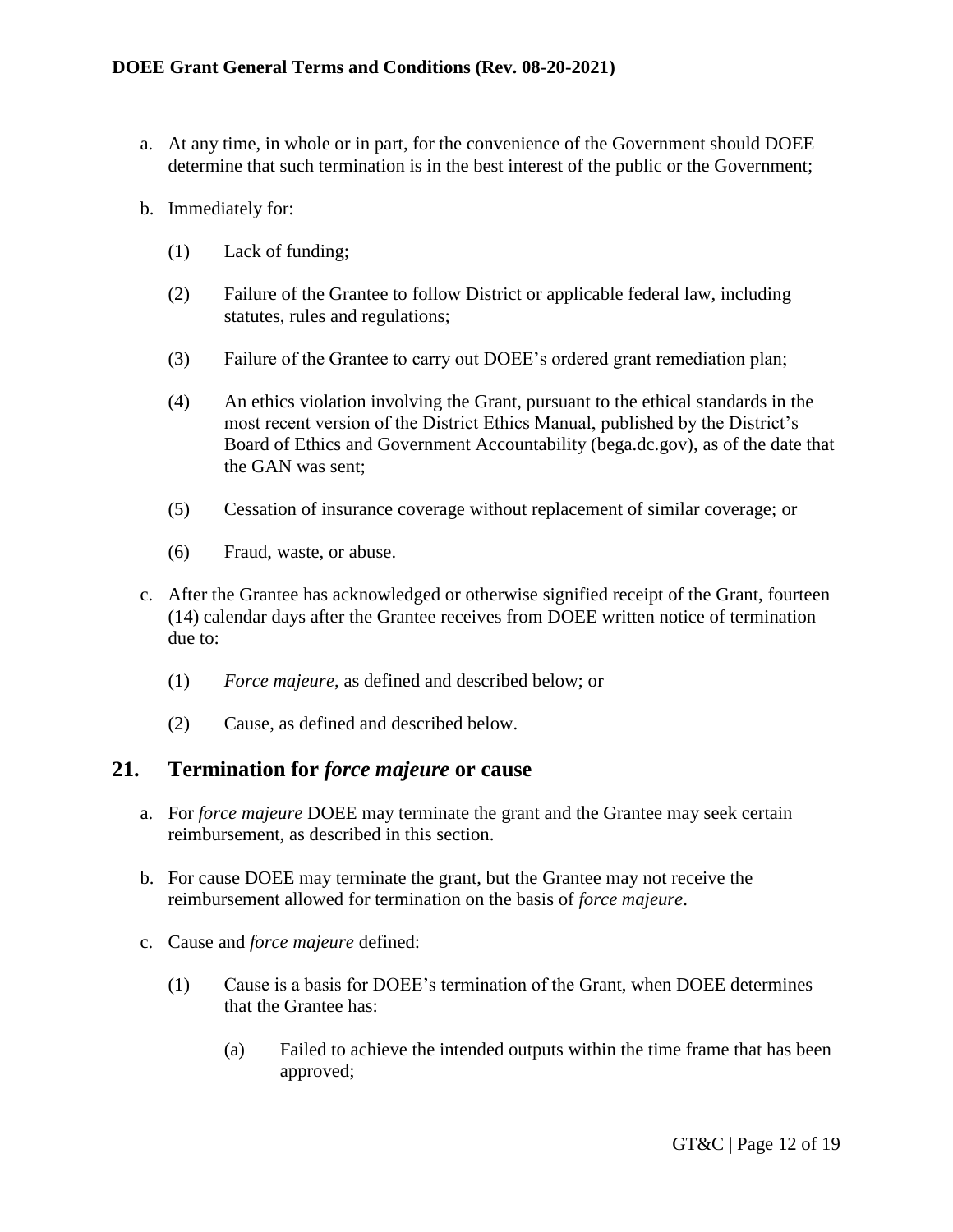- (b) Performed incompetently, recklessly, or unlawfully.
- (2) *Force majeure* is a condition or occurrence which provides a valid excuse to failure to perform within the time frame of the Grant, an unexpected and disruptive event which DOEE determines could not have reasonably been anticipated or controlled, and includes:
	- (a) Timely applying for a government permit or approval but not timely receiving same from the government agency;
	- (b) A change in applicable law;
	- (c) An unforeseen weather event;
	- (d) Organized labor strike or slowdown; and
	- (e) Refusal of a necessary third party to approve, agree, or participate, following the Grantee's reasonable attempts to secure same.
- d. The Grantee may not invoke *force majeure* as an excuse for poor planning, failure to accommodate foreseeable delays by suppliers, or the Grantee's failure to manage its own resources.
- e. For *force majeure,* the Grantee may seek reimbursement for otherwise-reimbursable expenditures incurred up to the date of termination, as well as reasonable costs incurred for demobilization.

## <span id="page-12-0"></span>**22. Unspent funds**

Funds provided under this Grant, but not spent to fulfill the terms of the Grant, shall be returned immediately to DOEE upon completion of all work required under the Grant, termination of the Grant, or the Grant end date, whichever is earliest.

## <span id="page-12-1"></span>**23. Grant fiscal performance review and remediation plan**

- a. After eight (8) weeks of the Grantee's Grant performance, DOEE may perform a complete grant fiscal compliance review to determine patterns and rates of expenditures.
- b. If DOEE identifies deficiencies, DOEE may require that the Grantee undertake a grant remediation plan to improve and correct fiscal problems. Grant remediation may include:
	- (1) Repayment of Grant funds;
	- (2) Reduction in the Grant award; and
	- (3) Reallocation of Grant funds.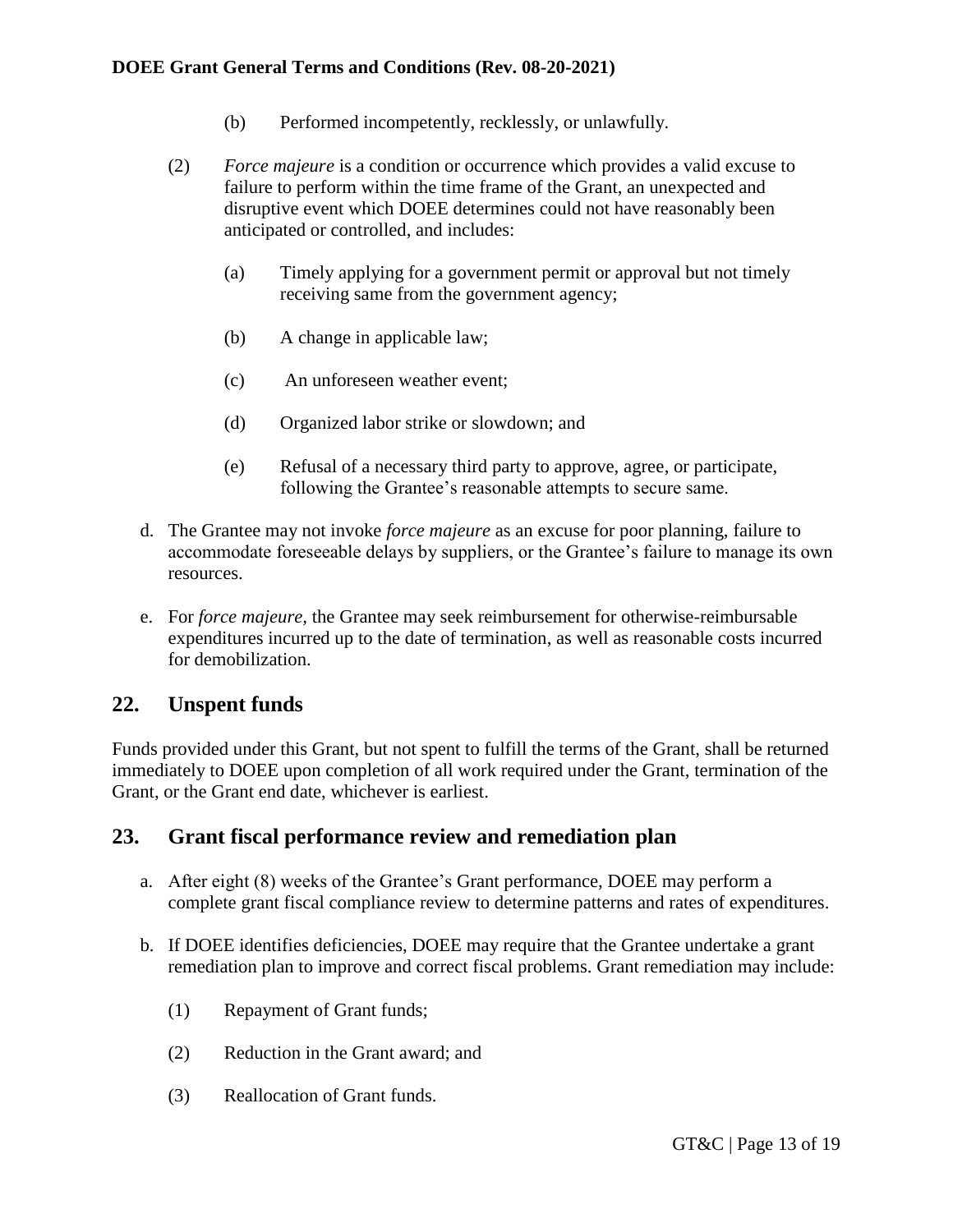#### <span id="page-13-0"></span>**24. Accounting and audits**

- a. The Grantee shall maintain an accounting system that:
	- (1) Conforms to generally accepted accounting principles;
	- (2) Permits an audit of all income received and expenditures made by the Grantee during performance of the activities approved for the Grant; and
	- (3) Allows for the identification and review of documents supporting an accounting entry.
- b. The Grantee shall assist, and shall require that its contractors, subcontractors, and subgrantees assist, in the inspection and provision of financial records relevant to the Grant, including financial statements and tax returns. The Grantee shall seek such assistance from each vendor of a Big Grant Purchase.
- c. At any time before final payment on this Grant, or the end of the District fiscal year in which the Grant ends, whichever is later, and for three (3) years thereafter, the District shall have the right to audit the Grantee, its contractors, subcontractors, or subgrantees. The District may, during this period, seek to audit vendors of Big Grant Purchases. If federal funds have been granted or subgranted, a federal agency may undertake such audits. The Grantee shall assist the District in obtaining the cooperation of its contractors, subcontractors, subgrantees, and vendors in such audits.

If federal funds have been included in the DOEE Grant to the Grantee, and the Grantee spends over the following amounts of federal funds, from all sources, the Grantee shall obtain an independent audit of program expenditures in accordance with federal rules:

- (1) If the Grantee's fiscal year that started after 12/26/14, for an aggregate of federal funds spent of \$750,000 or more (including this Grant) in its own fiscal year, the Grantee shall obtain an independent audit of program expenditures in accordance with 2 CFR Part 200, Subpart F.
- (2) In any event, the Grantee of federal funds shall comply with all applicable federal regulations contained in 2 CFR Part 200.
- (3) A copy of the audit findings and the audit report shall be submitted to the Grant Administrator no later than thirty (30) days from the issuance of the audit findings.
- d. If a federal agency undertakes an audit of the Grantee in connection with the Grant, the Grantee shall make available to DOEE all information that the audit requires, including information from its contractors, subcontractors, subgrantees, and, as practicable, vendors.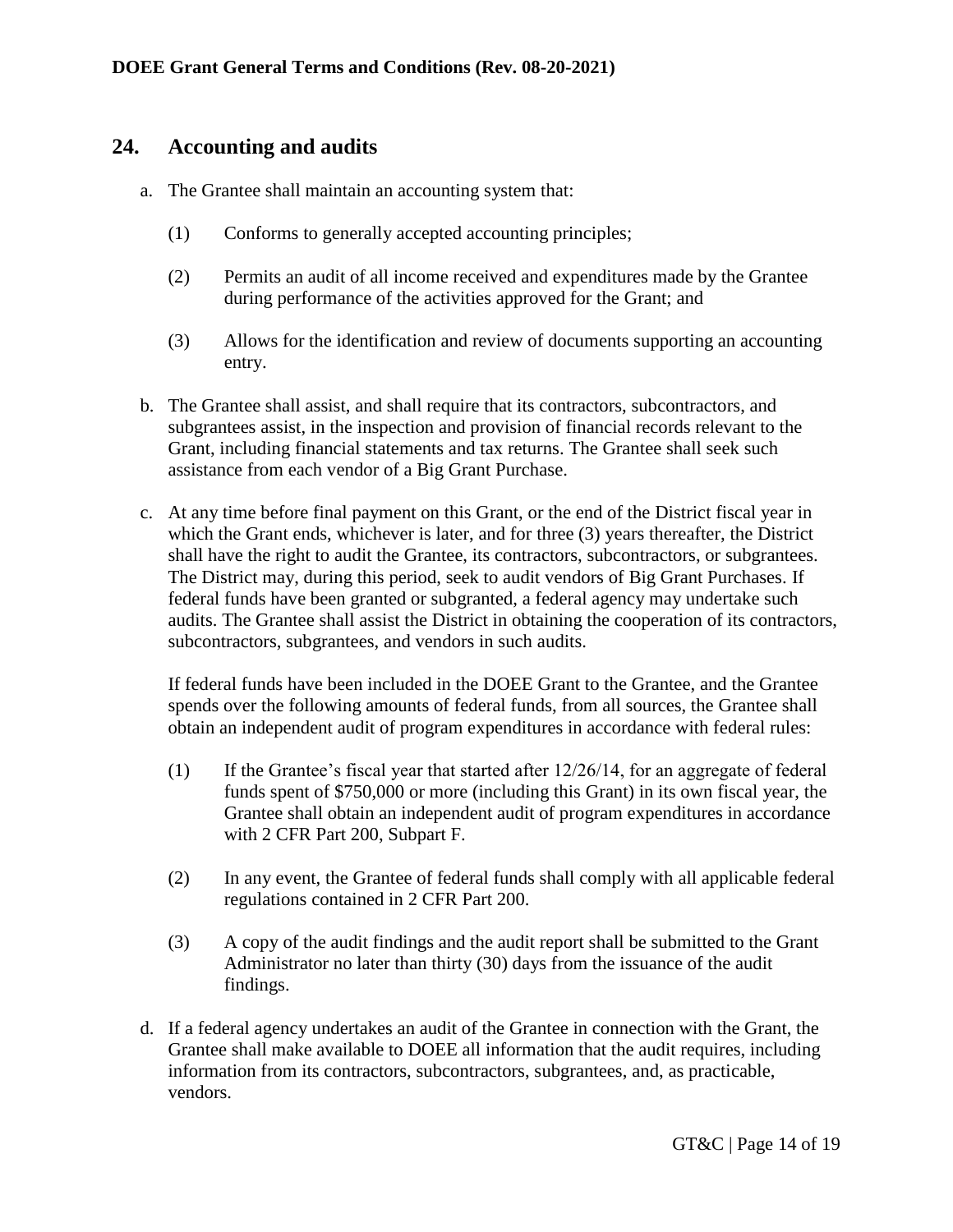e. The Grantee shall, upon DOEE request, repay to DOEE a reimbursed expenditure that DOEE has disallowed after an audit.

#### <span id="page-14-0"></span>**25. Document retention for three years**

- a. For three (3) years after the final DOEE payment of the Grant, or the end of the District fiscal year in which the Grant ends, whichever is later, the Grantee must maintain complete documentation of the Grant activities, including financial records and other documents supporting accounting entries. Upon DOEE's request, the Grantee must be able to produce for review the documentation, including for DOEE audit or, if applicable, federal audit.
- b. The Grantee must produce these materials for review, permit review of them, and respond promptly to questions regarding them, upon DOEE's or an auditor's request.
- c. If a claim, litigation, or audit is filed or commenced before the expiration of the threeyear period, the documentation retention period shall be tolled, and documentation must be preserved until the claim, litigation, or audit has been finally resolved.
- d. The Grantee shall secure the agreement to the provisions of this section in writing from a person that this appendix subjects to an audit requirement.

# <span id="page-14-1"></span>**26. Attribution of funding**

- a. When communicating in writing (including in signage, on garments, and electronically) about the activity or project which the Grant funds, the Grantee must identify publicly the support of DOEE. The Grantee shall include a DOEE logo, which DOEE will provide.
- b. The Grantee shall follow DOEE Sign Design Guidelines and Publication Design Guidelines.
- c. If federal or other funds have been subgranted, and if DOEE requests, the Grantee must similarly acknowledge the funds' source.

## <span id="page-14-2"></span>**27. Rights in data and other information**

- a. DOEE retains ownership of all information produced pursuant to this Grant, including data regarding persons surveyed, interviewed, and/or counted, and any information regarding to whom services or things were provided.
- b. To ensure the protection of persons' confidentiality and compliance with District law and policies regarding confidentiality, the Grantee may not publish scientific or technical articles based on these data and/or information without DOEE's prior written consent.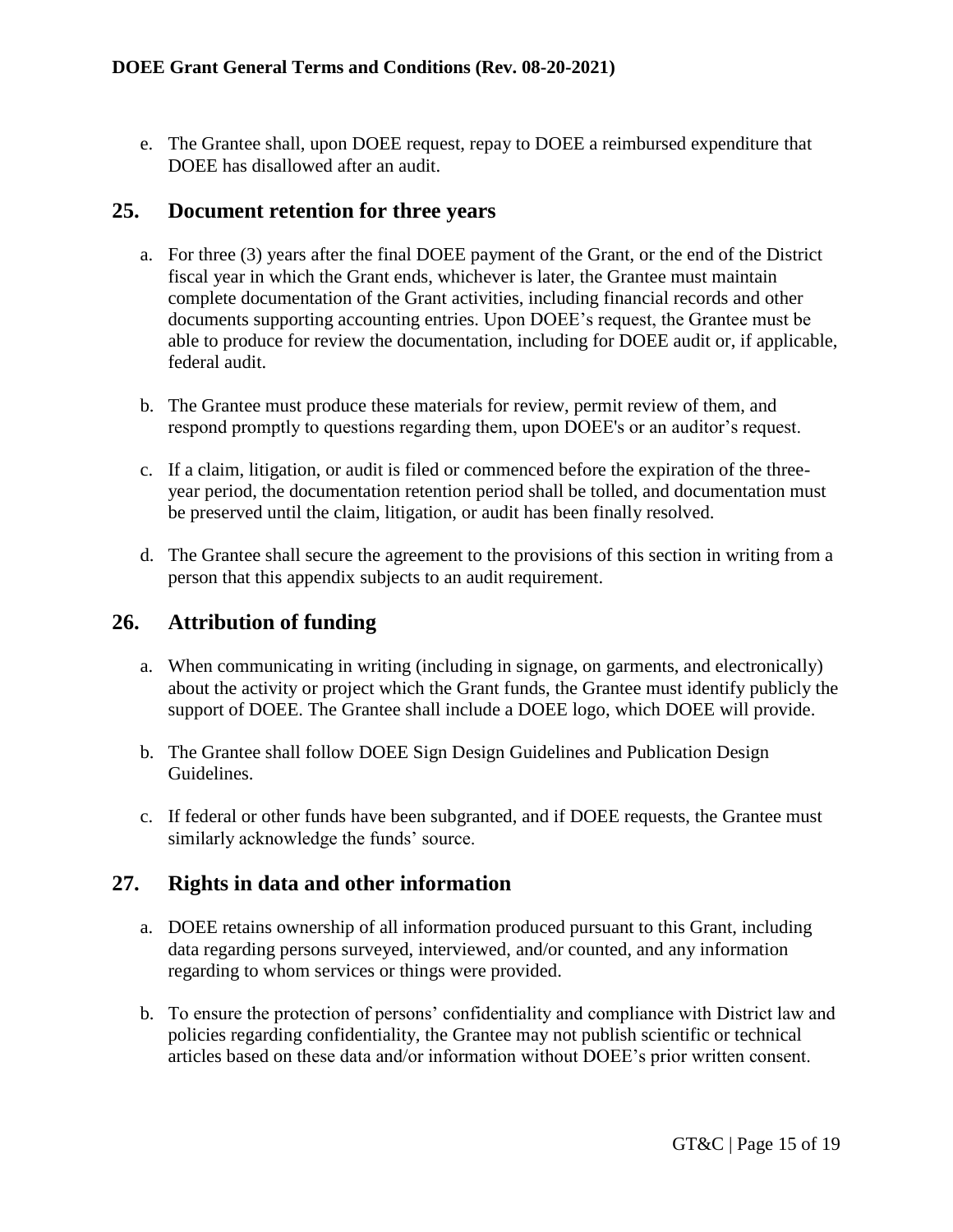- c. DOEE is, for federal funding, subject to certain information restrictions, and may require that the Grantee give notice to, and request a decision from, the federal funder.
- d. DOEE will not unreasonably withhold consent to a request by the Grantee for a nonexclusive license to use aggregated, non-confidential data, including for publication in professional and scientific journals and at professional meetings.
- e. The documents for this Grant are public documents and may be disclosed under the District's Freedom of Information Act, D.C. Official Code §§ 2-531-40. DOEE shall have the right to disclose to a third party the identity of a person providing a service or good under this Grant and the terms of insurance obtained pursuant to this Grant.
- f. The Grant may involve activities in which confidential information is provided to the Grantee. DOEE may also advise the Grantee in writing as to the content and nature of confidential information. When the Grantee uses or has access to confidential information, it shall treat the information as follows:
	- (1) The Grantee shall use confidential information only to the extent required to accomplish the purposes of this Grant.
	- (2) The Grantee shall not disclose confidential information to others without the express written permission of DOEE. Exception: The Grantee may disclose confidential information to its contractors or subgrantees who have agreed in writing to be bound by the disclosure limitations in this section.
	- (3) To be considered confidential information subject to the disclosure limitations in this section, DOEE's orally provided information shall be identified as confidential at the time of disclosure, summarized in writing and the summary delivered within thirty (30) days of disclosure.
	- (4) Confidential information shall not pass in ownership to the Grantee. The furnishing of confidential information does not constitute a license to the Grantee to use the information for purposes beyond the activities of this Grant.
	- (5) After being requested by DOEE to destroy confidential information, the Grantee shall return or destroy it within seven (7) days. Destruction shall be verified by the Grantee in writing by a duly authorized officer or manager. Confidential information that is not returned or destroyed shall remain subject to the confidentiality obligations set forth in this section.
	- (6) The confidential information shall not be copied or reproduced at any time without the prior written consent of DOEE, except for distribution to employees or contractors in accordance with, and subject to, the provisions of this section.
	- (7) The requirements of this section shall continue past the term of this Grant.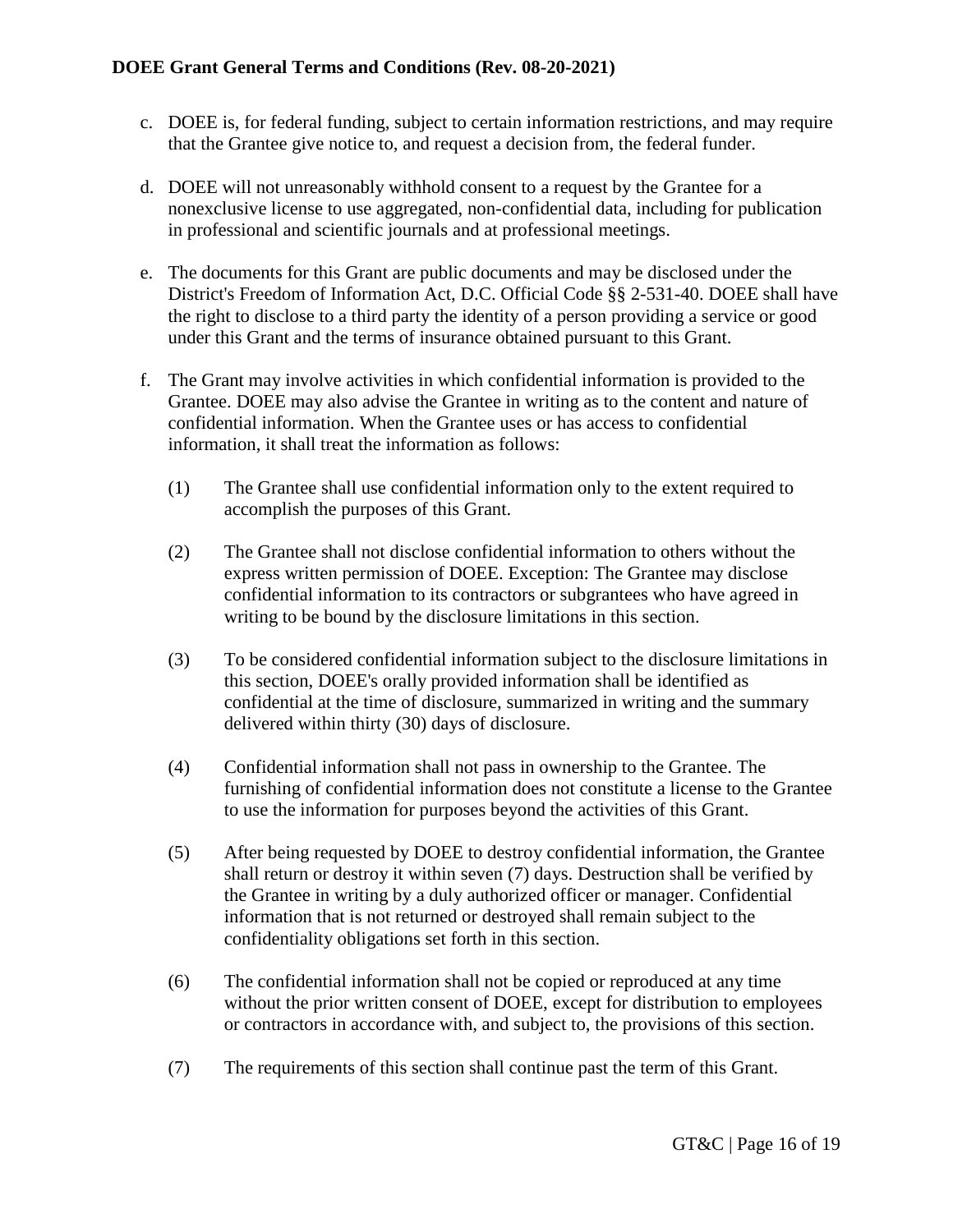- (8) The Grantee shall secure from contractors and subgrantees the agreement, in writing, to be bound by this section if they use or have access to confidential information.
- (9) Confidential information shall include, but not be limited to: Homeowner names, phone numbers, social security numbers, financial information, and home security arrangements.

# <span id="page-16-0"></span>**28. Indemnification**

Unless prohibited by law, the Grantee shall indemnify, defend, and hold harmless the District of Columbia and its officers, agents, and employees from any and all claims that are in any way connected to the Grant. Unless prohibited by law, the Grantee shall require its principal contractors, subcontractors, subgrantees, and/or, if practicable, vendors for this Grant to do the same.

## <span id="page-16-1"></span>**29. Insurance**

The Grantee shall meet the requirements set forth in Appendix 6: Insurance Requirements. An Applicant for a grant is not required to have the necessary insurance in place at the time of application, but if awarded a Grant, the Grantee must have or obtain all required insurance at the time that work under the Grant begins. Meeting insurance requirements is a condition for receipt of funds under the Grant.

# <span id="page-16-2"></span>**30. Special provisions for certain programs or projects**

(None)

## <span id="page-16-3"></span>**31. Requests for reconsideration of certain DOEE decisions**

In certain limited circumstances DOEE provides the following procedure for an applicant to seek review or reconsideration of a grant-making decision:

#### **Request for reconsideration**

- a. When the Department decides to award a grant to a successful applicant, it will notify in writing each applicant whose application was not selected for award. At the Department's discretion this notification may include a statement regarding eligibility, a reviewer's evaluation and comments, or a summary. It will not identify a reviewer or provide the contents of an application. Written notification may be made electronically, typically by email.
- b. If an unsuccessful applicant wishes to better understand the decision regarding an offered grant, the applicant may ask the Department's Grants Division for further information. The Department may meet with the applicant, explain the decision, and may provide reviewer evaluation, comment, or a summary.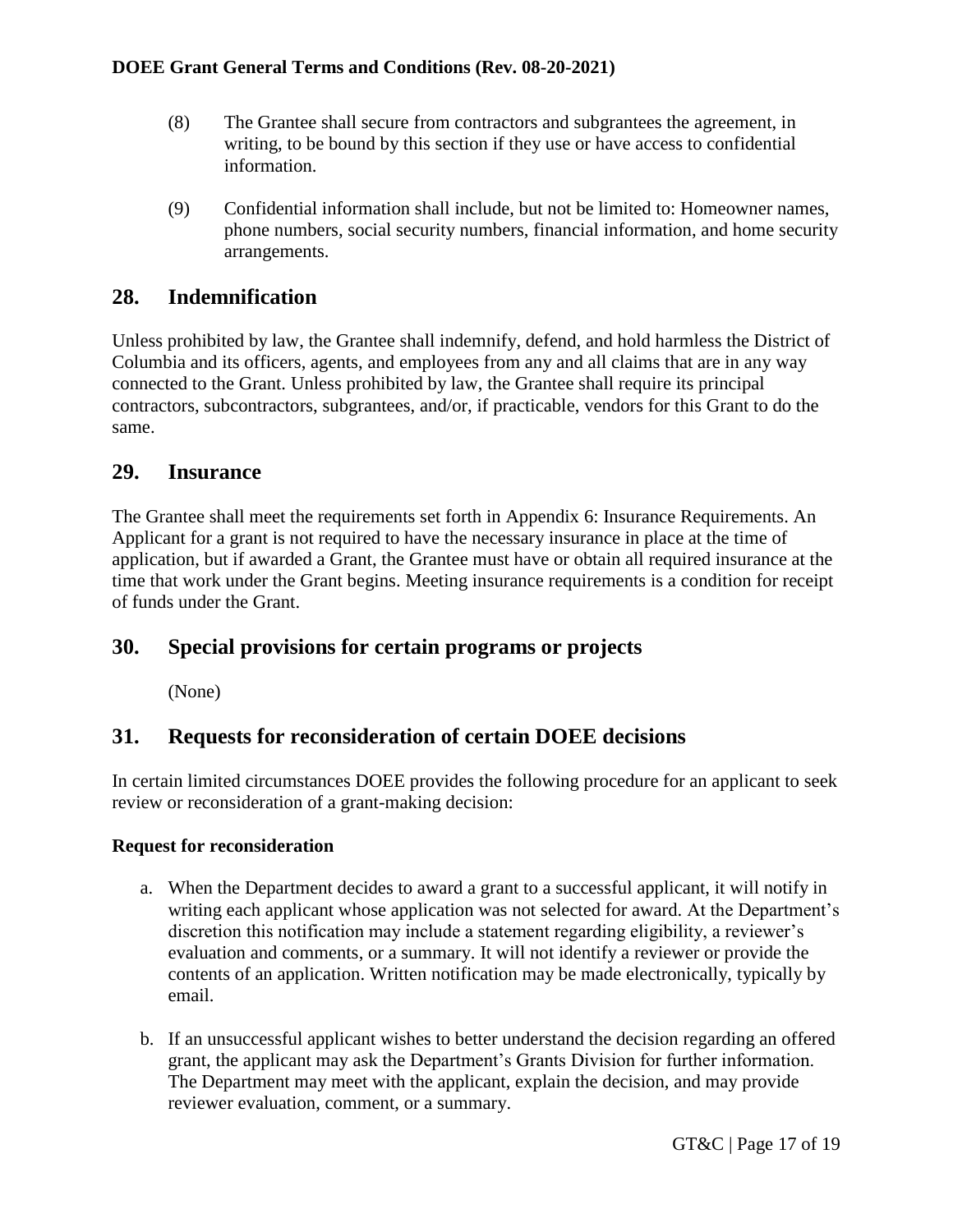- c. If an unsuccessful applicant wishes the Department to reconsider the decision, the applicant must file a "Request for Reconsideration" in writing within seven (7) days of the date of the Department's notification. The filing should be addressed to the Department Director.
- d. A written request may be made electronically, typically by email to the published email address for the Grant competition. The Department encourages electronic communication.
- e. A Request for Reconsideration must include a concise statement of the reason(s) for the request and include all documentation and other evidence supporting the request.
- f. A request must identify the reasons for reconsideration and provide supporting evidence, or it will be denied.

#### **Department response**

- a. A change to the award decision will be made only because of fraud, a criminal act, or a material error in the determination of eligibility.
- b. The Department Director, or designee, will consider the Request for Reconsideration and the evidence provided.
- c. Ordinarily a decision will be issued within seven (7) days, except the Director may extend that time, and will notify the requestor in writing of an extension.
- d. The Director may halt the award of the Grant while the Request for Reconsideration is pending.
- e. After reconsideration, the Director will inform the requestor in writing of the determination.
- f. If the Director determines that a valid basis for a change to the award exists, the Director may:
	- (1) Reopen the Grant application process, in whole or in part;
	- (2) Revise or revoke an award; or
	- (3) Take other appropriate action to address an error.